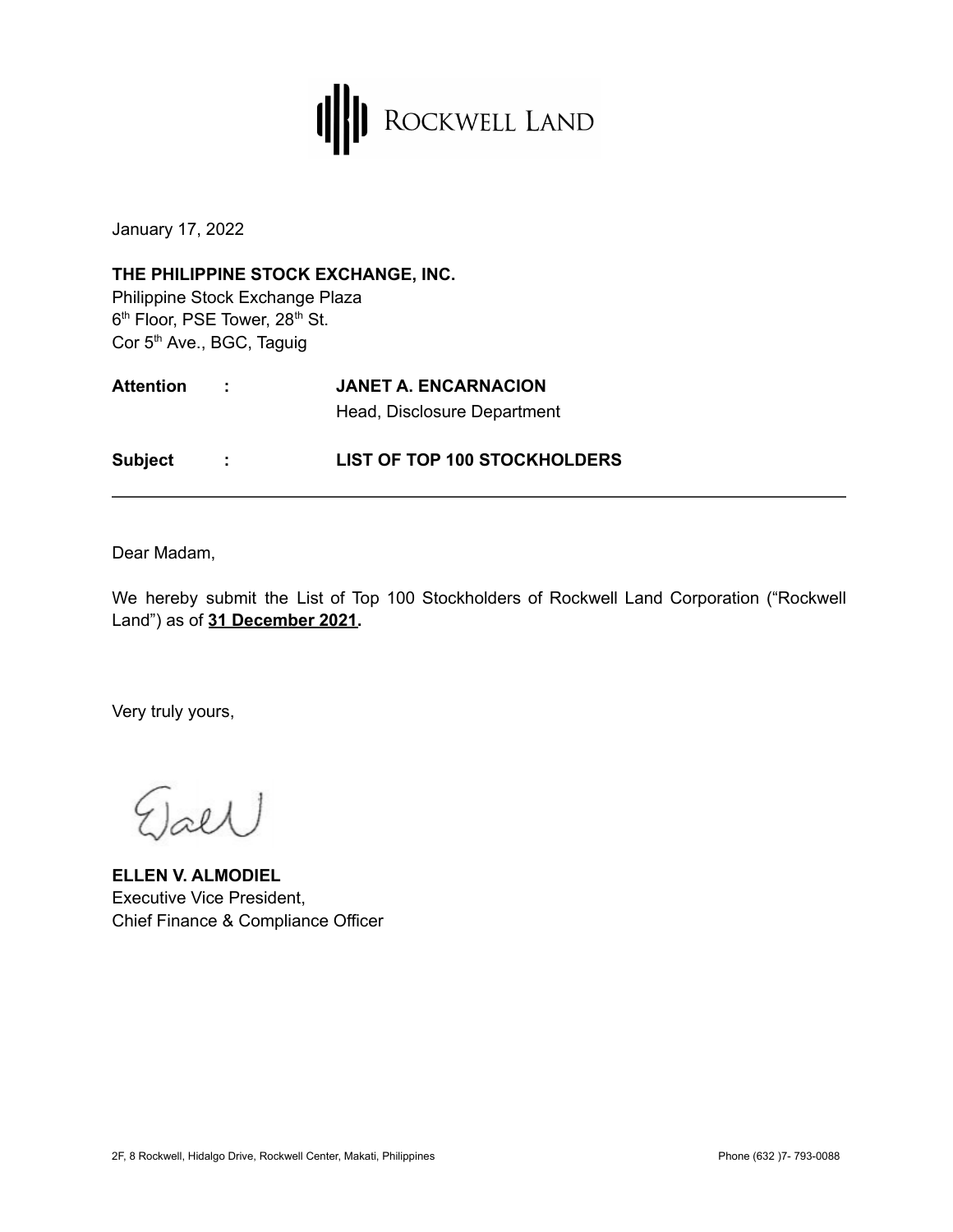| <b>COUNT SH NAME</b>                                  | <b>OUTSTANDING SHARES</b> | PERCENTAGE             |
|-------------------------------------------------------|---------------------------|------------------------|
| 1 FIRST PHILIPPINE HOLDINGS CORPORATION               | 5,296,015,375.00          | 86.5820054             |
| 2 PCD NOMINEE CORP - FILIPINO                         | 555,358,563.00            | 9.0792897              |
| 3 PCD NOMINEE CORP - NON-FILIPINO                     | 93,655,369.00             | 1.5311265              |
| 4 MANTES CORPORATION                                  | 32,373,508.00             | 0.5292589              |
| 5 NESTOR J. PADILLA                                   | 15,000,001.00             | 0.2452278              |
| 6 LUCIO W. YAN                                        | 1,136,324.00              | 0.0185772              |
| 7 CHARLOTTE CUA CHENG                                 | 886,422.00                | 0.0144917              |
| 8 AVESCO MARKETING CORPORATION                        | 801,574.00                | 0.0131045              |
| 9 B. P. INSURANCE AGENCY, INC.                        | 792,139.00                | 0.0129503              |
| 10 MAKATI SUPERMARKET CORPORATION                     | 677,238.00                | 0.0110718              |
| 11 CROSLO HOLDINGS CORPORATION                        | 584,297.00                | 0.0095524              |
| <b>12 LAARNI NIEMAN ENRIQUEZ</b>                      | 552,943.00                | 0.0090398              |
| 13 JOSE IGNACIO A. CARLOS                             | 455,667.00                | 0.0074495              |
| 14 LOZANO A. TAN                                      | 422,730.00                | 0.0069110              |
| 15 VIRGILIO CACHERO FLORDELIZA                        | 398,550.00                | 0.0065157              |
| 16 ANTONINO T. AQUINO &/OR EVELINA S. AQUINO          | 377,231.00                | 0.0061672              |
| 17 BP INSURANCE AGENCY, INC.                          | 328,969.00                | 0.0053782              |
| 18 FORESIGHT REALTY & DEVELOPMENT CORPORATION         | 305,353.00                | 0.0049921              |
| <b>19 TEODORO OLIVARES GALLINERO</b>                  | 266,331.00                | 0.0043541              |
| 20 ONG TIONG<br>21 ROBERTO REYES ALMAZORA             | 255,969.00                | 0.0041847              |
|                                                       | 246,150.00                | 0.0040242              |
| 22 VICTOR B. GRUET<br>23 LOURDY DELOSO TORRES         | 241,295.00<br>226,073.00  | 0.0039448<br>0.0036960 |
| 24 RODOLFO D.R. QUETUA JR.                            | 224,624.00                | 0.0036723              |
| 25 RODOLFO VALDERRAMA &/OR TERESITA T. VALDERRAMA     | 210,633.00                | 0.0034435              |
| 26 ROBERTO B. CATAHAN &/OR PERLA R. CATAHAN           | 200,000.00                | 0.0032697              |
| 27 THERESA LA'O ARGUELLES                             | 188,160.00                | 0.0030761              |
| 28 INDUSTRIAL UNDERWRITERS AND COMMERCIAL CORPORATION | 179,043.00                | 0.0029271              |
| 29 CELENVIMA HOLDINGS, INC.                           | 178,943.00                | 0.0029255              |
| 30 BENITO T. KEH                                      | 177,279.00                | 0.0028982              |
| 31 LEONISA CUAYO DELA LLANA                           | 170,859.00                | 0.0027933              |
| 32 LUCIO W. YAN &/OR CLARA YAN                        | 169,092.00                | 0.0027644              |
| 33 JOSE P. DE JESUS                                   | 167,572.00                | 0.0027396              |
| 34 MILANI S. CAIMOL                                   | 162,000.00                | 0.0026485              |
| 35 VICENTE A.S. MADRIGAL II                           | 158,425.00                | 0.0025900              |
| 36 LUCIO YAN                                          | 155,001.00                | 0.0025340              |
| 37 CRISPULO I. CRUSEM                                 | 153,099.00                | 0.0025029              |
| 38 RUSTICO CALINGO DE BORJA JR.                       | 152,758.00                | 0.0024974              |
| 39 ERNESTO J. ZERRUDO                                 | 152,079.00                | 0.0024863              |
| 40 FIRST SOLID HOLDINGS & REALTY CORPORATION          | 149,083.00                | 0.0024373              |
| 41 MARK ESTRADA TAN                                   | 144,585.00                | 0.0023638              |
| 42 EUGENE S. CO                                       | 144,047.00                | 0.0023550              |
| 43 GOLDEN ARCHES DEVELOPMENT CORPORATION              | 144,021.00                | 0.0023545              |
| 44 FRANCISCO DIZON COLLANTES                          | 141,313.00                | 0.0023103              |
| <b>45 EDMUND PENOLA CINCO</b>                         | 140,907.00                | 0.0023036              |
| 46 MARTIN L. LOPEZ                                    | 133,201.00                | 0.0021776              |
| 47 ORLANDO G. VALENZUELA                              | 130,522.00                | 0.0021338              |
| 48 SEGUNDO D. GAMOLO                                  | 128,397.00                | 0.0020991              |
| 49 LAZARO GENEVEO GELLE                               | 127,901.00                | 0.0020910              |
| 50 NOLI M. SARMIENTO                                  | 126,424.00                | 0.0020668              |
| 51 ERNESTO DIAZ IGLESIA                               | 124,139.00                | 0.0020295              |
| 52 ANTONIO S. TANJANGCO                               | 123,516.00                | 0.0020193              |
| 53 OSCAR M. LOPEZ                                     | 119,377.00                | 0.0019516              |
| 54 RICARDO VELASCO BUENCAMINO                         | 119,148.00                | 0.0019479              |
| 55 AUGUSTINIAN SISTERS OF OUR LADY OF CONSOLATION     | 118,750.00                | 0.0019414              |
| 56 WEE CHI P. ONG                                     | 118,073.00                | 0.0019303              |
| 57 MARCIAL C. PUNZALAN JR.                            | 116,482.00                | 0.0019043              |
| 58 DAVID GO SECURITIES CORP.                          | 116,315.00                | 0.0019016              |
| 59 RAMON F. ACAYAN                                    | 115,633.00                | 0.0018904              |
| 60 MARIO P. POSA                                      | 115,549.00                | 0.0018891              |
| 61 GEORGE T. YANG                                     | 108,501.00                | 0.0017738              |
| 62 PHIMCO EMPLOYEES' PROVIDENT FUND                   | 107,762.00                | 0.0017617              |
| 63 ROSELLER A. MENDOZA                                | 105,483.00                | 0.0017245              |
| 64 ALBERTO MENDOZA &/OR JEANIE MENDOZA                | 103,825.00                | 0.0016974              |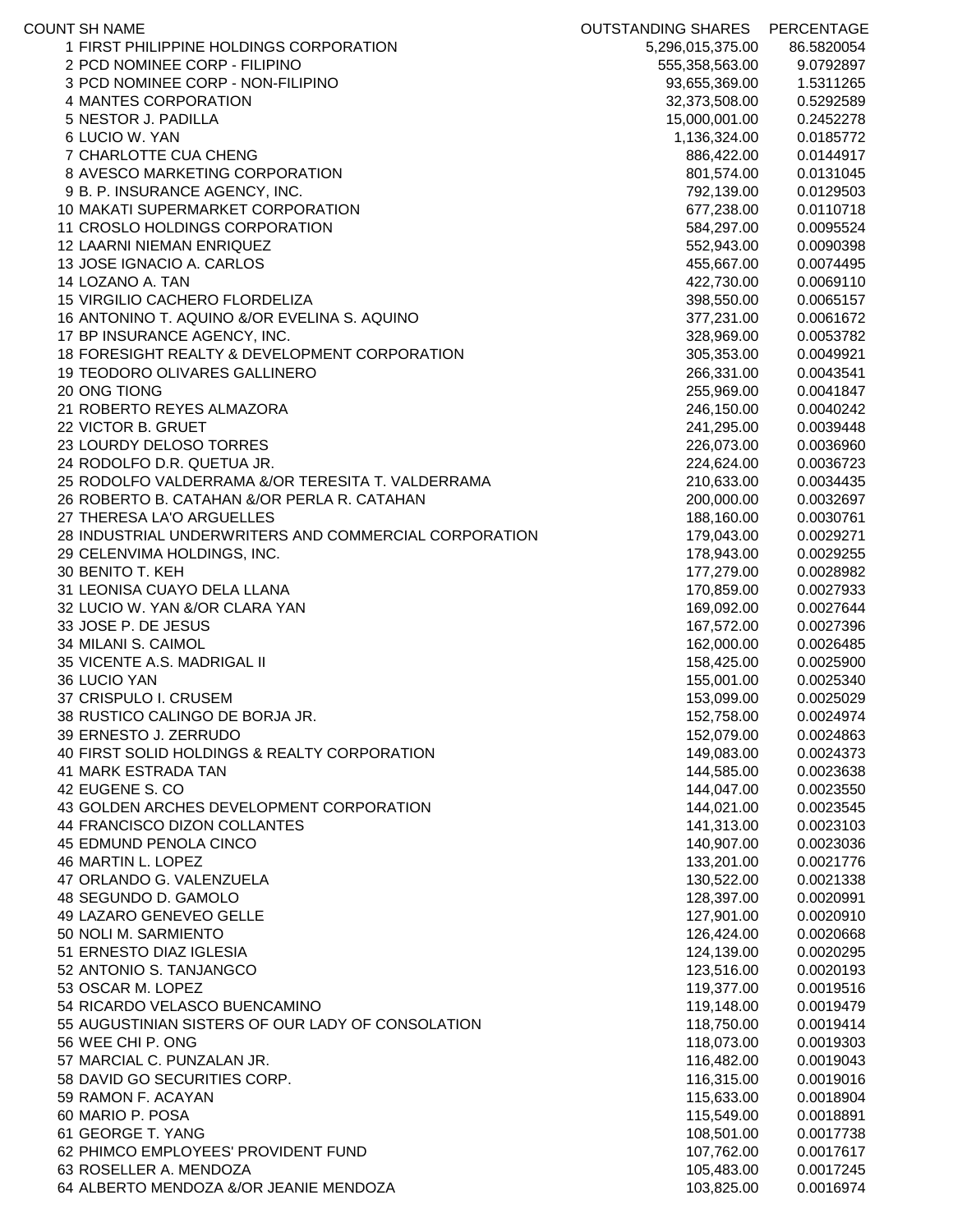| 65 DANIEL DOMINGO TAGAZA                             | 103,458.00 | 0.0016914 |
|------------------------------------------------------|------------|-----------|
| 66 JORGE AUSTRIA BENTA AND/OR ANGELINA GUNDRAN BENTA | 100,000.00 | 0.0016349 |
| 67 GERARDO FEDERICO DELA PAZ                         | 98,845.00  | 0.0016160 |
| 68 JEFFRY LIZARDO CUAPIACO                           | 98,515.00  | 0.0016106 |
| 69 WILFRIDO D.G. BERNARDO                            | 98,093.00  | 0.0016037 |
| 70 GEORGE Q. GO &/OR SHIRLEY D. GO                   | 95,235.00  | 0.0015570 |
| 71 J. VIVENCIO G. PONCE                              | 95,052.00  | 0.0015540 |
| 72 LIRIO P. AGUILA &/OR MA. THERESA AGUILA           | 95,046.00  | 0.0015539 |
| 73 ANTONIA P. GABRIEL                                | 95,046.00  | 0.0015539 |
| 74 LIZA ROSE GALGANA SERRANO-DIANGSON                | 94,942.00  | 0.0015522 |
| <b>75 RUBEN BITARE BENOSA</b>                        | 94,390.00  | 0.0015431 |
| <b>76 CLEMENS MONROY RIVERA</b>                      | 94,347.00  | 0.0015424 |
| 77 RICARDO L. LIM                                    | 93,964.00  | 0.0015362 |
| 78 GIL RECOLIZADO UDARBE                             | 93,856.00  | 0.0015344 |
| 79 FULGENCIO FACTORAN                                | 93,000.00  | 0.0015204 |
| 80 GREGORIO C. VIRTUCIO                              | 91,766.00  | 0.0015002 |
| 81 LUCITO LEGASPI SANTOS                             | 91,669.00  | 0.0014987 |
| 82 MANUEL M. GALVAN                                  | 90,850.00  | 0.0014853 |
| 83 ROLANDO GALLARDO PARADERO                         | 89,891.00  | 0.0014696 |
| 84 MA. JUDY S. GUTIERREZ                             | 89,672.00  | 0.0014660 |
| 85 EDDIE L. HAO                                      | 89,111.00  | 0.0014568 |
| 86 WILFREDO AQUINO BAETIONG                          | 89,057.00  | 0.0014560 |
| 87 BEVERLY OBANA TABANG                              | 88,747.00  | 0.0014509 |
| 88 EUGENE-JUDE DENNIS GERARD ENRIQUEZ ALABANZA       | 88,209.00  | 0.0014421 |
| 89 MOTORTRADE NATIONWIDE CORPORATION                 | 88,114.00  | 0.0014405 |
| 90 ANGELITO E. BICOMONG                              | 87,310.00  | 0.0014274 |
| 91 HILARIO S. PALARIS                                | 86,747.00  | 0.0014182 |
| 92 RAUL S. BARROZO                                   | 86,609.00  | 0.0014159 |
| 93 LARRY RAMIREZ APUADA                              | 83,742.00  | 0.0013691 |
| 94 ANTONIO C. OPPEN                                  | 83,514.00  | 0.0013653 |
| 95 ANTONIA S. NGU                                    | 83,196.00  | 0.0013601 |
| 96 BUENAVENTURA SALUDARES FLOREZA                    | 82,457.00  | 0.0013480 |
| 97 CARLOS T. BANTAY JR.                              | 81,474.00  | 0.0013320 |
| 98 ANIANO IGUICO MERCADO JR.                         | 80,619.00  | 0.0013180 |
| 99 EDWIN B. LIM                                      | 79,459.00  | 0.0012990 |
| 100 ROGELIO H. FRANCISCO                             | 79,163.00  | 0.0012942 |
|                                                      |            |           |

Total 6,010,535,757.00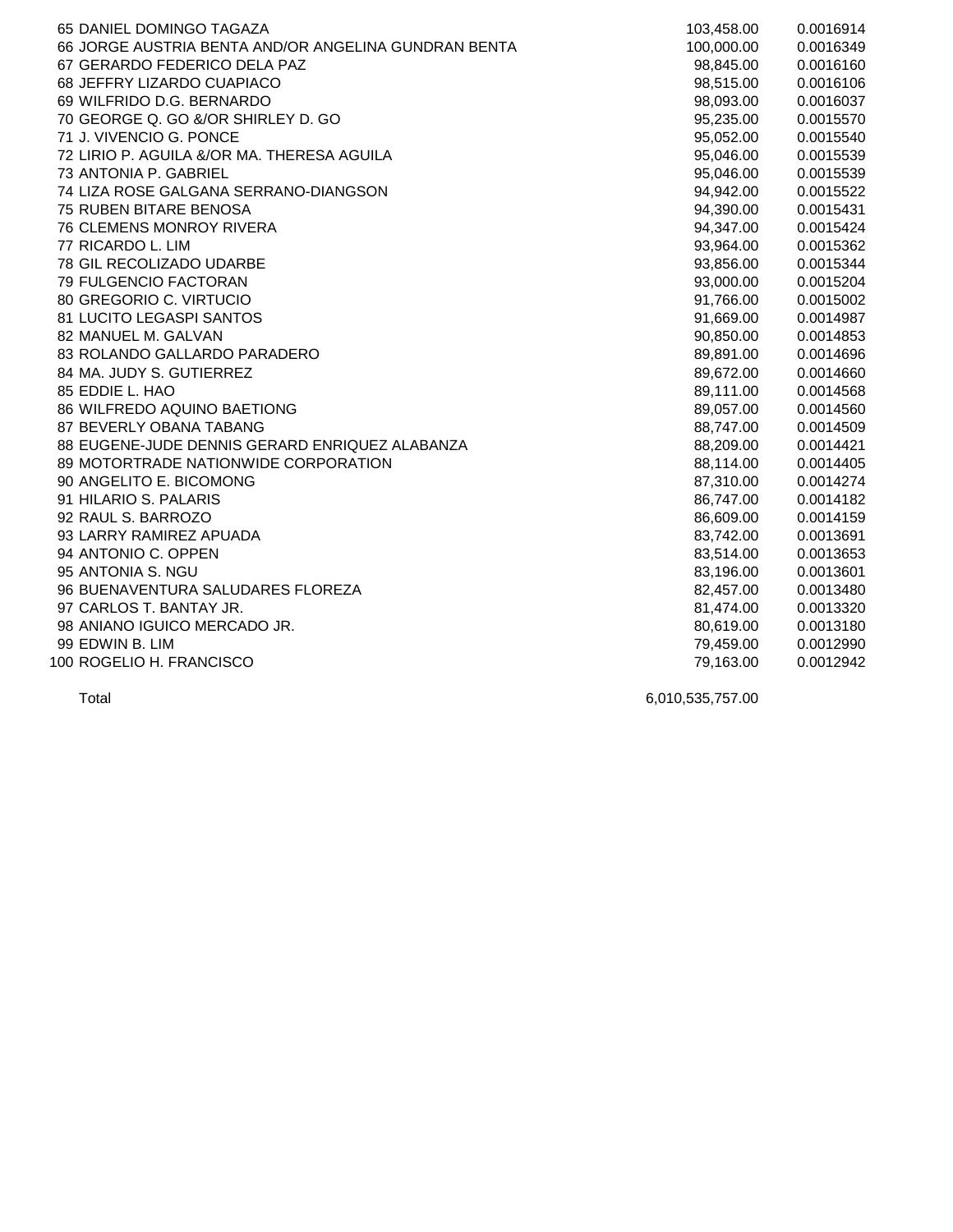## **OUTSTANDING BALANCES FOR A SPECIFIC COMPANY**

## Company Code - ROCK00000000

| Business Date: December 31, 2021                  |                 |
|---------------------------------------------------|-----------------|
| <b>BPNAME</b>                                     | <b>HOLDINGS</b> |
| <b>UPCC SECURITIES CORP.</b>                      | 139,183         |
| A & A SECURITIES, INC.                            | 703,488         |
| <b>ABACUS SECURITIES CORPORATION</b>              | 13,925,905      |
| <b>PHILSTOCKS FINANCIAL INC</b>                   | 4,268,580       |
| A. T. DE CASTRO SECURITIES CORP.                  | 478,793         |
| ALL ASIA SECURITIES MANAGEMENT CORP.              | 10,900          |
| ALPHA SECURITIES CORP.                            | 608,612         |
| BA SECURITIES, INC.                               | 139,184         |
| AP SECURITIES INCORPORATED                        | 2,346,390       |
| ANSALDO, GODINEZ & CO., INC.                      | 2,385,277       |
| AB CAPITAL SECURITIES, INC.                       | 15,386,973      |
| SARANGANI SECURITIES, INC.                        | 79,340          |
| <b>SB EQUITIES, INC.</b>                          | 8,364,560       |
| ASIA PACIFIC CAPITAL EQUITIES & SECURITIES CORP.  | 110,150         |
| ASIASEC EQUITIES, INC.                            | 343,813         |
| ASTRA SECURITIES CORPORATION                      | 542,880         |
| CHINA BANK SECURITIES CORPORATION                 | 209,474         |
| BELSON SECURITIES, INC.                           | 1,144,205       |
| BENJAMIN CO CA & CO., INC.                        | 1,183           |
| B. H. CHUA SECURITIES CORPORATION                 | 1,965           |
| JAKA SECURITIES CORP.                             | 444,742         |
| <b>BPI SECURITIES CORPORATION</b>                 | 24,505,980      |
| CAMPOS, LANUZA & COMPANY, INC.                    | 725,312         |
| SINCERE SECURITIES CORPORATION                    | 9,582           |
| CENTURY SECURITIES CORPORATION                    | 387,270         |
| CTS GLOBAL EQUITY GROUP, INC.                     | 56,174,329      |
| VSEC.COM, INC.                                    | 4,309           |
| <b>TRITON SECURITIES CORP.</b>                    | 988,783         |
| PHILEO ALLIED SECURITIES (PHILIPPINES), INC.      | 25              |
| IGC SECURITIES INC.                               | 190,405         |
| <b>CUALOPING SECURITIES CORPORATION</b>           | 9,550           |
| DBP-DAIWA CAPITAL MARKETS PHILPPINES, INC.        | 4,858           |
| DAVID GO SECURITIES CORP.                         | 1,380,665       |
| DIVERSIFIED SECURITIES, INC.                      | 171,003         |
| E. CHUA CHIACO SECURITIES, INC.                   | 1,354,908       |
| EQUITABLE SECURIITES (PHILS.) INC.                | 28              |
| <b>EAST WEST CAPITAL CORPORATION</b>              | 5,181           |
| <b>EASTERN SECURITIES DEVELOPMENT CORPORATION</b> | 3,275,412       |
| EQUITIWORLD SECURITIES, INC.                      | 291,132         |
| EVERGREEN STOCK BROKERAGE & SEC., INC.            | 13,990,323      |
| FIRST ORIENT SECURITIES, INC.                     | 165,650,401     |
| FIRST INTEGRATED CAPITAL SECURITIES, INC.         | 28,267          |
| F. YAP SECURITIES, INC.                           | 1,419,513       |
| AURORA SECURITIES, INC.                           | 1,782,995       |
| <b>GLOBALINKS SECURITIES &amp; STOCKS, INC.</b>   | 839,822         |
| ISG SECURITIES, INC.                              | 30,418          |
| GOLDSTAR SECURITIES, INC.                         | 609,361         |
| GUILD SECURITIES, INC.                            | 98,852          |
| HDI SECURITIES, INC.                              | 3,377,645       |
| H. E. BENNETT SECURITIES, INC.                    | 224,915         |
| HIGHLAND SECURITIES PHIL., INC.                   | 47              |
| HK SECURITIES, INC.                               | 13,732          |
| I. ACKERMAN & CO., INC.                           | 131,191         |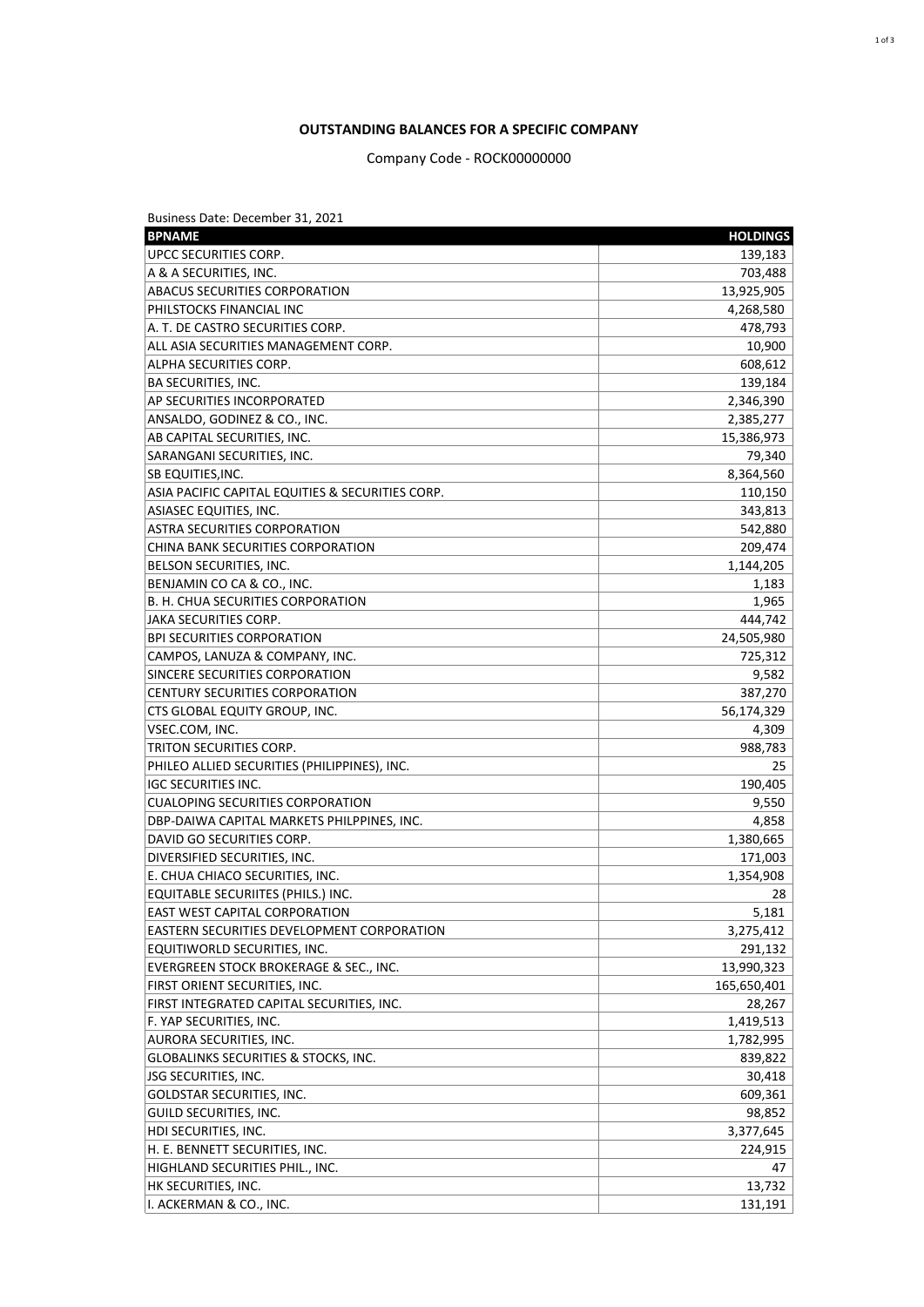| <b>BPNAME</b>                                     | <b>HOLDINGS</b> |
|---------------------------------------------------|-----------------|
| I. B. GIMENEZ SECURITIES, INC.                    | 88,726          |
| <b>INVESTORS SECURITIES, INC,</b>                 | 515,963         |
| IMPERIAL, DE GUZMAN, ABALOS & CO., INC.           | 171,646         |
| INTRA-INVEST SECURITIES, INC.                     | 1,073,259       |
| ASIAN CAPITAL EQUITIES, INC.                      | 15,032          |
| J.M. BARCELON & CO., INC.                         | 77,317          |
| VALUE QUEST SECURITIES CORPORATION                | 84,700          |
| <b>STRATEGIC EQUITIES CORP.</b>                   | 1,086,433       |
| LARRGO SECURITIES CO., INC.                       | 753             |
| LIPPO SECURITIES, INC.                            | 31              |
| LOPEZ, LOCSIN, LEDESMA & CO., INC.                | 26,964          |
| LUCKY SECURITIES, INC.                            | 97,573          |
| LUYS SECURITIES COMPANY, INC.                     | 194,044         |
| <b>MANDARIN SECURITIES CORPORATION</b>            | 352,809         |
| <b>MARINO OLONDRIZ Y CIA</b>                      | 935             |
| COL Financial Group, Inc.                         | 20,446,552      |
| DA MARKET SECURITIES, INC.                        | 466,812         |
| MERCANTILE SECURITIES CORP.                       | 123,420         |
| MERIDIAN SECURITIES, INC.                         | 512,638         |
| MDR SECURITIES, INC.                              | 264,881         |
| <b>REGIS PARTNERS, INC.</b>                       | 9,639           |
| MOUNT PEAK SECURITIES, INC.                       | 45,314          |
| NEW WORLD SECURITIES CO., INC.                    | 170,907         |
| OPTIMUM SECURITIES CORPORATION                    | 895,997         |
| RCBC SECURITIES, INC.                             | 619,802         |
| PAN ASIA SECURITIES CORP.                         | 542,024         |
| PAPA SECURITIES CORPORATION                       | 12,073,601      |
| MAYBANK ATR KIM ENG SECURITIES, INC.              | 3,752,522       |
| PLATINUM SECURITIES, INC.                         | 50,338          |
| PNB SECURITIES, INC.                              | 2,779,066       |
| PREMIUM SECURITIES, INC.                          | 544,699         |
| PRYCE SECURITIES, INC.                            | 13,361          |
| SALISBURY BKT SECURITIES CORPORATION              | 18,272          |
| QUALITY INVESTMENTS & SECURITIES CORPORATION      | 2,053,824       |
| R & L INVESTMENTS, INC.                           | 3,982           |
| <b>ALAKOR SECURITIES CORPORATION</b>              | 14,585          |
| R. COYIUTO SECURITIES, INC.                       | 512,964         |
| REGINA CAPITAL DEVELOPMENT CORPORATION            | 480,592         |
| R. NUBLA SECURITIES, INC.                         | 4,656,385       |
| AAA SOUTHEAST EQUITIES, INCORPORATED              | 65,826          |
| R. S. LIM & CO., INC.                             | 2,607,771       |
| RTG & COMPANY, INC.                               | 2,315,607       |
| S.J. ROXAS & CO., INC.                            | 128,087         |
| SECURITIES SPECIALISTS, INC.                      | 14,038          |
| FIDELITY SECURITIES, INC.                         | 241,815         |
| SUMMIT SECURITIES, INC.                           | 52,724,997      |
| STANDARD SECURITIES CORPORATION                   | 1,515,374       |
| SUPREME STOCKBROKERS, INC                         | 5,003           |
| TANSENGCO & CO., INC.                             | 2,402,562       |
| THE FIRST RESOURCES MANAGEMENT & SECURITIES CORP. | 144,413         |
| TOWER SECURITIES, INC.                            | 7,688,966       |
| TRANS-ASIA SECURITIES, INC.                       | 6,801           |
| APEX PHILIPPINES EQUITIES CORPORATION             | 20,848          |
| TRENDLINE SECURITIES CORPORATION                  | 2,350           |
| UCPB SECURITIES, INC.                             | 431,298         |
| UOB KAY HIAN SECURITIES (PHILS.), INC.            | 475,000         |
| E.SECURITIES, INC.                                | 41,613          |
| VENTURE SECURITIES, INC.                          | 1,604,834       |
| FIRST METRO SECURITIES BROKERAGE CORP.            | 11,350,206      |
| WEALTH SECURITIES, INC.                           | 4,014,730       |
| WESTLINK GLOBAL EQUITIES, INC.                    | 938,328         |